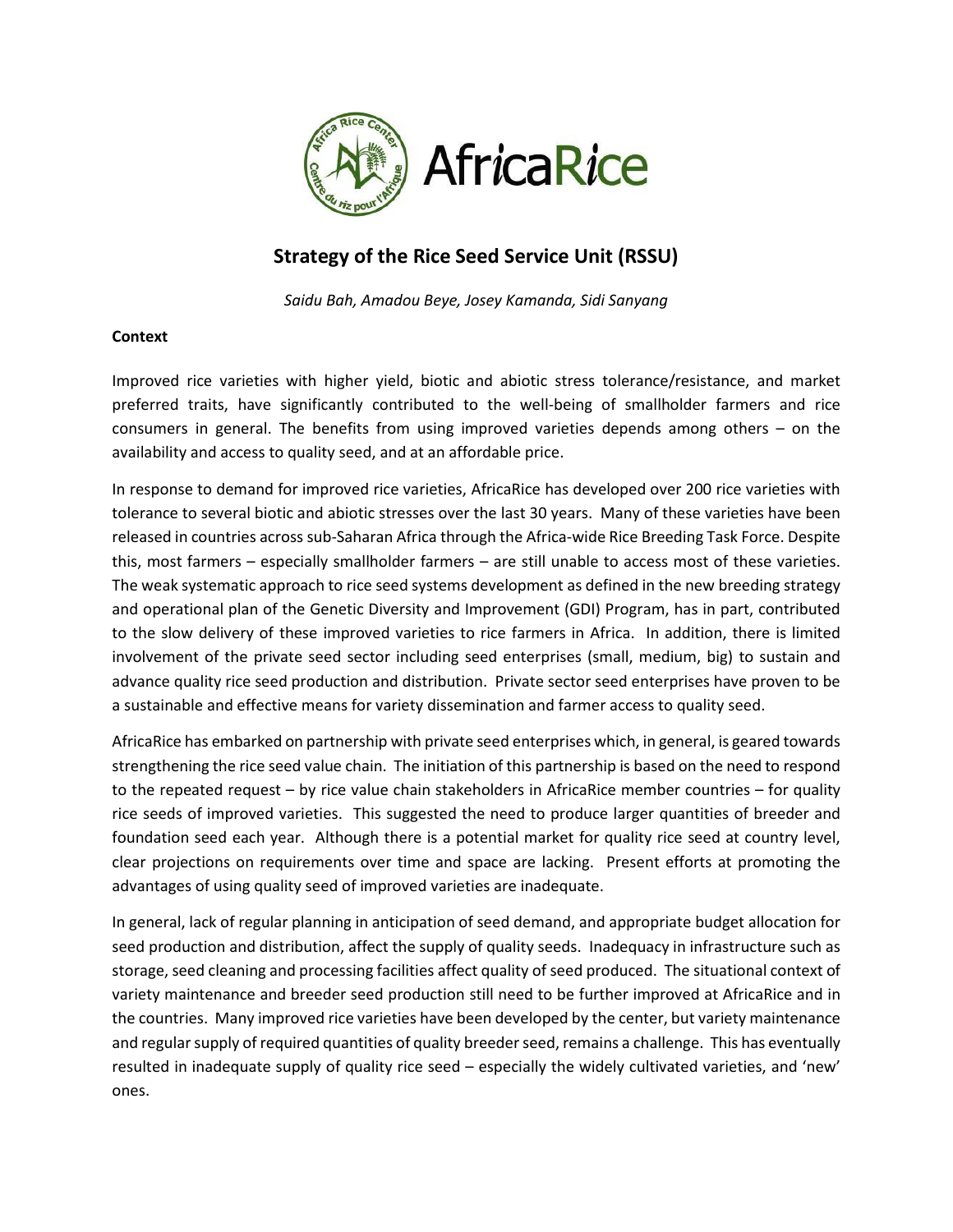In view of the critical importance of quality seed in disseminating improved and adapted varieties, there is need to rectify the existing situation. It has therefore become imperative to establish a 'rice seed service unit' within the Rice Sector Development (RSD) Program that will handle the routine production of adequate quantities of breeder and foundation seed; variety maintenance; facilitation of partnerships in the seed sector – especially with seed enterprises and companies; supporting advocacy for appropriate policies in partnership with sub-regional organizations; capacity building for stakeholders; and information and knowledge exchange among others.

### **General objective**

To build the capacity of the seed value chain stakeholders in the production and distribution of quality seed of improved rice varieties and hybrids, to enhance the productivity and competitiveness of the rice value chain in sub-Saharan Africa.

#### **Specific objective**

To enable the production of breeder and foundation rice seed in partnership with national seed systems and seed enterprises and companies, to further produce certified and or quality declared seed for commercialization among smallholders and commercial farms.

#### **Implementation and structure**

The rice seed strategy envisages the creation of a Seed Service Unit (RSSU) within the RSD Program that will strongly collaborate with the GDI program and its facilitated Africa-wide Breeding Task Force. The AfricaRice operational plan for rice varietal development and delivery outlines the connection between breeding activities carried out by the GDI program and seed delivery efforts by the RSD program (Figure 1). At the end of the breeding task force evaluation, the best lines are selected and nominated for release. The responsible breeder prepares and deliver nucleus seed, showing 100% genetic purity along with descriptions of major morphological characters for purity check in the field, to the Line Maintenance and Multiplication (LMM) manager. Seed experts in the RSD program receive pure breeder seed from the LMM manager and coordinate production of foundation and certified seeds by scaling partners (public and private) based on market demand.

The breeding strategy anticipated that financial resources for seed production will be pooled together from all the relevant projects, and coordinated action plans for seed production will be developed annually. However, this is yet to be happen due to the weak planning and coordination of activities between projects with elements of seed production – partly because no clear seed unit exists – and to which – such matters can be explicitly referred to.

In the medium to the long term, the Seed Service Unit will be nurtured – handholding – to a full-fledge independent seed service – capable of mobilizing funds and resources to sustain itself without the need to consistently draw on the center's 'restricted and or unrestricted funds'. A multidisciplinary and sector implementation approach through partnerships with public and private sector entities will be pursued. The unit will be responsible for the production and provision of breeder and foundation seeds and where necessary and in partnership with seed enterprises and companies as well as the national seed services, support the production of certify seeds by seed businesses.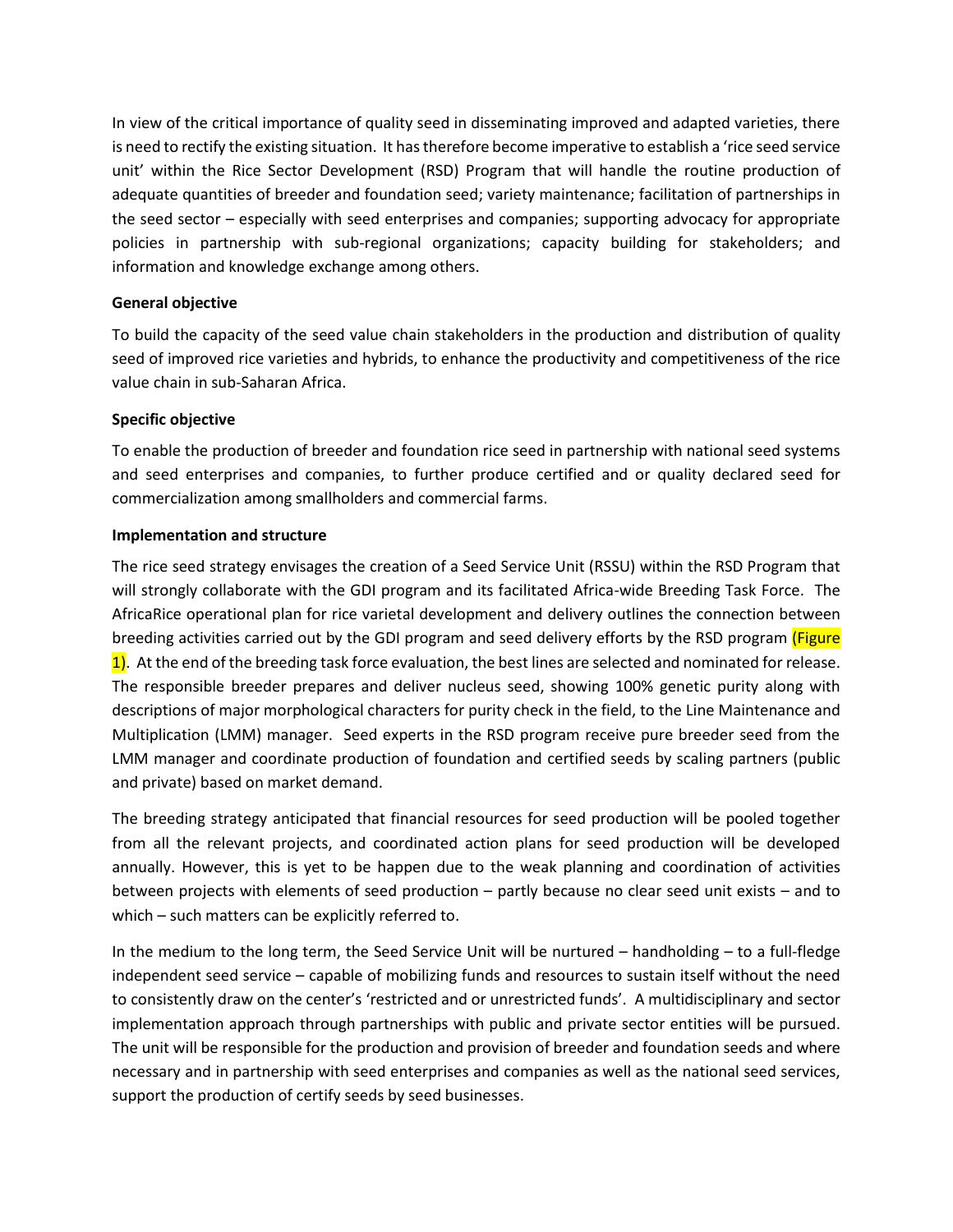

Figure 1: Linking GDI and RSD programs to stimulate diffusion of improved varieties. *Source: Rice varietal development and delivery at AfricaRice – A new operational plan*

The core functions of RSSU will be: (i) Rice seed production; (ii) Capacity building and information and knowledge sharing; and (iii) Consultancy service.

# **i. Rice seed production**

Through this activity, farmer access to quality rice seed will be facilitated. Advice on adequate investments by the public and private sectors in seed production and processing equipment will be provided.

These will be achieved through the following activities:

- Maintain breeder seeds of lines / improved rice varieties and hybrids developed by the breeders in the Genetic Diversity Program (GDI) and the Africa-wide rice breeding Task Force;
- Produce and maintain foundation seed of elite rice varieties and or widely cultivated improved varieties and hybrids that have high commercial value for food and nutrition security;
- In collaboration with national seed programs and seed entrepreneurs, facilitate seed distribution/commercialization of improved rice varieties and hybrids;
- Ensure compliance with seed exchange regulations and international standards on germplasm exchange for traceability of the seed;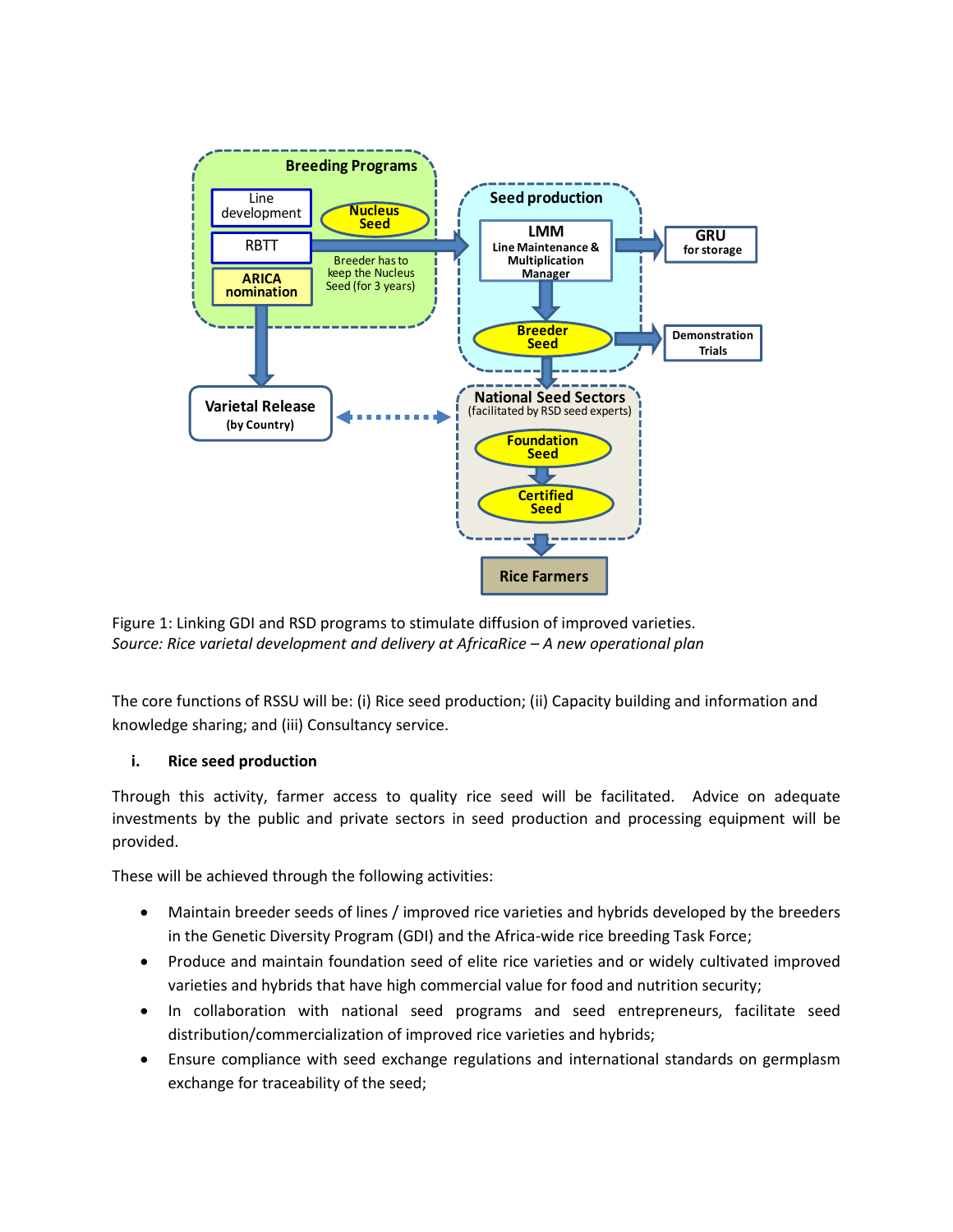• Monitoring of quantities of seed distributed by AfricaRice to scaling partners and collate data on amount of foundation and certified seeds produced by partners at the national and regional level on semi-annual and annual basis.

The expected outputs include:

**Output 1.1**: At least 81 tons of breeder seed of 10 AfricaRice elite varieties produced and/or maintained by AfricaRice by end of year 3; and 550 tons of foundation seed of popular and improved rice varieties are produced by AfricaRice, national agricultural research institutions (NARIs) and seed enterprises by the end of year 3 (Table 1).

**Output 1.2**: System put in place in at least three countries for effective monitoring of seed distribution by end of year 3.

| Seed class                | Year 1   |          |          | Year 2   | Year 3   |          |           |
|---------------------------|----------|----------|----------|----------|----------|----------|-----------|
| <b>Breeder seed</b>       | Season 1 | Season 2 | Season 1 | Season 2 | Season 1 | Season 2 | Total (t) |
| G <sub>0</sub>            | 0.5      | 0.5      | 0.5      | 0.5      | 0.5      | 0.5      | 3         |
| G <sub>1</sub>            |          |          |          |          |          |          | 6         |
| G <sub>2</sub>            |          |          | 2        |          |          | 2        | 12        |
| G <sub>3</sub>            | 10       | 10       | 10       | 10       | 10       | 10       | 60        |
| <b>Total Breeder seed</b> | 13.5     | 13.5     | 13.5     | 13.5     | 13.5     | 13.5     | 81        |
| <b>Foundation seed</b>    |          | 50       | 100      | 100      | 100      | 200      | 550       |
| <b>Grand Total</b>        | 13.5     | 63.5     | 113.5    | 113.5    | 113.5    | 213.5    | 631       |

**Table 1**. Amount of seed (t) produced/maintained at AfricaRice

# **ii. Capacity building and information and knowledge sharing**

Through this activity, seed sector players will increase their knowledge, competence and skills on improved seed production practices to maintain quality of seed. Thematic courses and vocational training on quality rice seed production and marketing will be organized based on curricula developed for the AfricaRice regional training center in St. Louis. Senegal. The capacity building and information and knowledge activities will include:

- Demonstrate new / elite rice varieties including hybrids for widespread dissemination and adoption in the rice hubs by smallholders and commercial farms in partnerships with seed entrepreneurs;
- Sensitizing farmers, input dealers and other seed sector players on the benefits of using and renewing certified seed through appropriate media;
- Train and support farmers, seed entrepreneurs and national seed programs to produce, maintain quality rice seeds of improved varieties for national and regional markets;
- Train national seed programs, regulatory agencies and seed enterprises in seed quality assurance and control.

The expected outputs include:

**Output 2.1**: Farmers' awareness of improved varieties and hybrids and use of quality rice seed is enhanced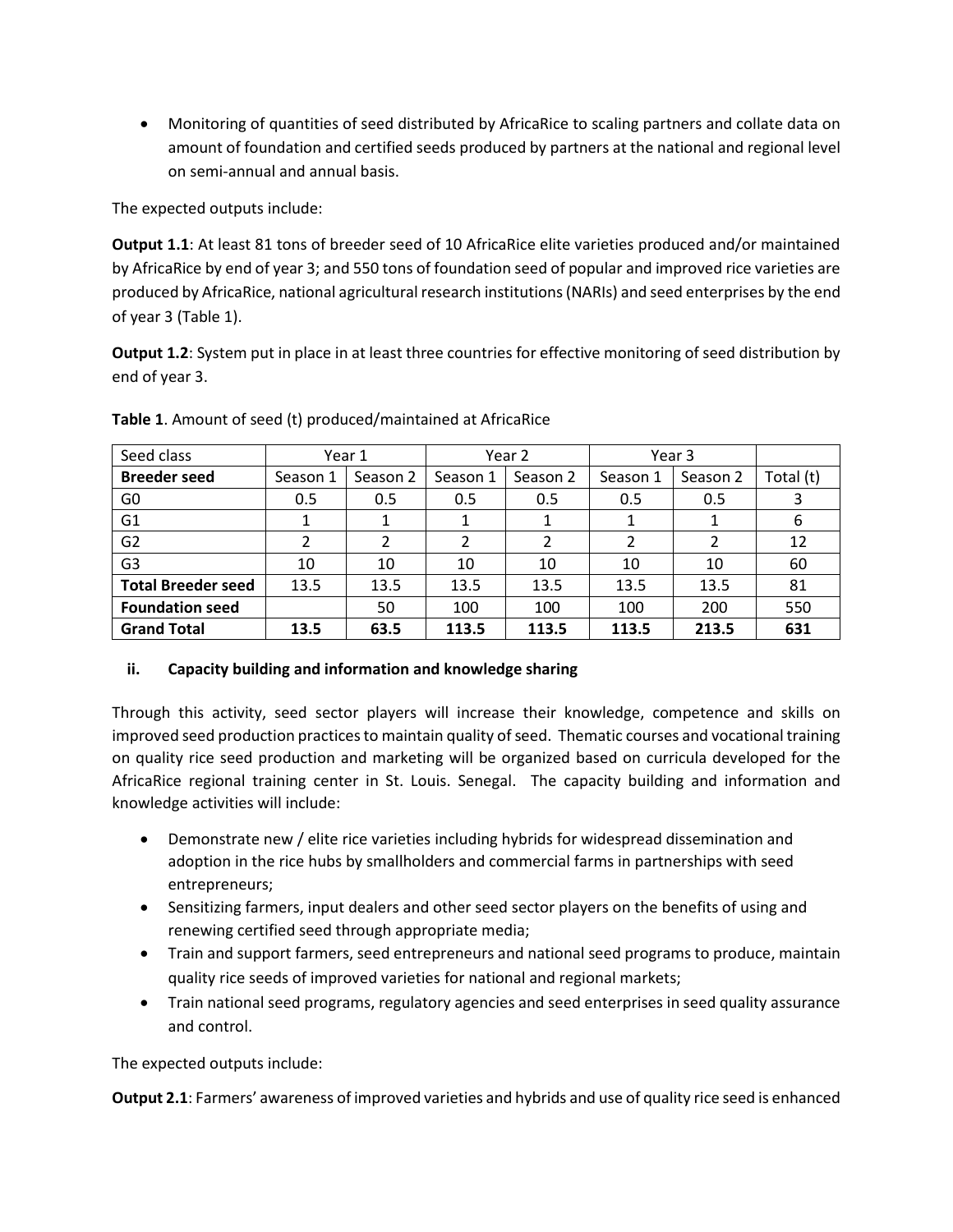**Output 2.2**: Capacity of farmers, national seed programs and seed entrepreneurs to produce quality rice seed enhanced

# **iii. Consultancy service**

Through this activity, a sustainable seed system will be established in target countries through institutional skills strengthening in the rice seed sector. This will be achieved through the following activities:

- Proactively and innovatively support seed entrepreneurs in market intelligence on quality rice seed acquisition by governments, NGOs, commercial farms, and other rice value chain stakeholders;
- In partnership with seed entrepreneurs and where appropriate larger scale commercial seed companies, innovatively promote the commercialization of new / elite and or popular rice varieties including hybrids;
- Develop sustainable business model(s) for the promotion of seed of improved rice varieties and hybrids as well as traditional popular varieties;
- Facilitate appropriate strategy on intellectual property rights (IPR) for hybrid rice deployment among other elite varieties developed by AfricaRice;
- Contribute to the development and or enhancement of regional seed legislation frameworks and strategies through sub-regional organizations and platforms;
- Facilitate the development of a Market Information System to widely promote quality rice seed within and across countries in collaboration with seed enterprises and farmer seed producers – and where appropriate – large scale commercial companies;
- Provide technical support to national seed programs in developing seed roadmaps for each of the target countries showing how foundation and certified seed production and dissemination will be organized and financed by identified partners.

The expected outputs include:

**Output 3.1:** Commercialization of new / elite and or popular rice varieties including hybrids with seed entrepreneurs promoted

**Output 3.2:** Market information system on seed availability and demand put in place in at least 3 countries by end of year 3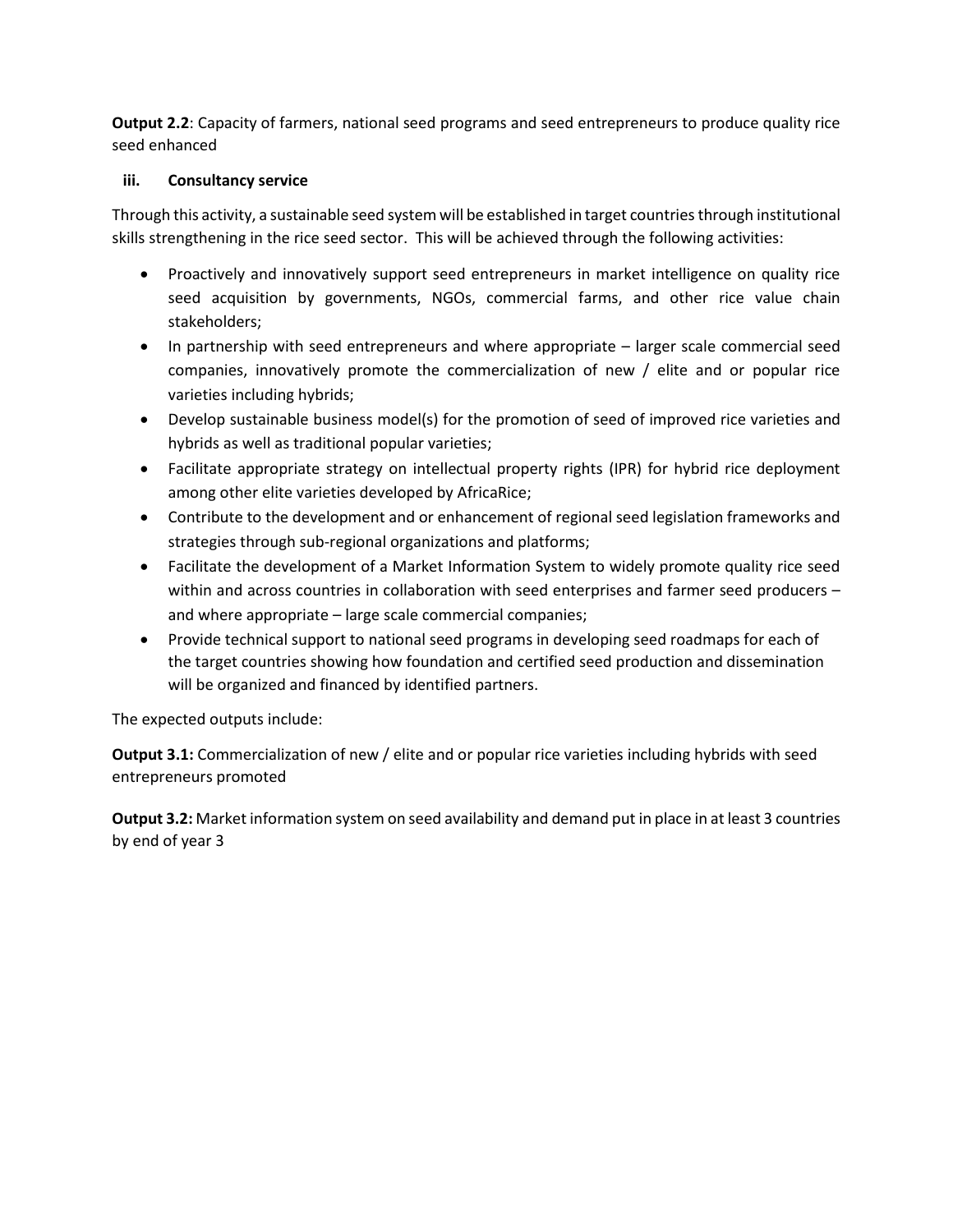# **ANNEX:**

**Table 1** Time frame for the action plan

|                 | <b>Activity:</b>                                  |                       |                        |                 |                 |                 |                 |                 |                      |                 |                 |                 |                 |                 |
|-----------------|---------------------------------------------------|-----------------------|------------------------|-----------------|-----------------|-----------------|-----------------|-----------------|----------------------|-----------------|-----------------|-----------------|-----------------|-----------------|
|                 | <b>Rice seed production</b>                       | <b>Responsibility</b> | $\overline{1}$<br>Year |                 |                 | 2<br>Year       |                 |                 | $\mathbf{3}$<br>Year |                 |                 |                 |                 |                 |
|                 |                                                   |                       | 1 <sup>st</sup>        | 2 <sup>nd</sup> | 3 <sup>rd</sup> | 4 <sup>th</sup> | 1 <sup>st</sup> | 2 <sup>nd</sup> | 3 <sup>rd</sup>      | 4 <sup>th</sup> | 1 <sup>st</sup> | 2 <sup>nd</sup> | 3 <sup>rd</sup> | 4 <sup>th</sup> |
| Output 1        |                                                   |                       | Q                      | $\mathsf Q$     | Q               | Q               | Q               | Q               | Q                    | Q               | $\mathsf Q$     | $\mathsf Q$     | Q               | Q               |
|                 | 1. Set up Seed Service Unit with                  |                       |                        |                 |                 |                 |                 |                 |                      |                 |                 |                 |                 |                 |
|                 | associated personnel and infrastructure           | AfricaRice            |                        |                 |                 |                 |                 |                 |                      |                 |                 |                 |                 |                 |
|                 | 2. Diagnosis to determine elite/mega varieties    |                       |                        |                 |                 |                 |                 |                 |                      |                 |                 |                 |                 |                 |
|                 | and hybrids                                       | AfricaRice            |                        |                 |                 |                 |                 |                 |                      |                 |                 |                 |                 |                 |
|                 | 3. Produce 27 tons of breeder seed                | AfricaRice            |                        |                 |                 |                 |                 |                 |                      |                 |                 |                 |                 |                 |
|                 | 4. Produce 50 tons of foundation seed (G4)        | AfricaRice            |                        |                 |                 |                 |                 |                 |                      |                 |                 |                 |                 |                 |
|                 | 5. Produce 200 tons of foundation seed            | AfricaRice/NARS/SME   |                        |                 |                 |                 |                 |                 |                      |                 |                 |                 |                 |                 |
|                 | 6. Produce 300 tons of foundation seed            | AfricaRice/NARS/SME   |                        |                 |                 |                 |                 |                 |                      |                 |                 |                 |                 |                 |
|                 | 7. Validate and publish variety passport data and |                       |                        |                 |                 |                 |                 |                 |                      |                 |                 |                 |                 |                 |
|                 | fact sheets                                       | AfricaRice            |                        |                 |                 |                 |                 |                 |                      |                 |                 |                 |                 |                 |
|                 | 8. Train NARS on seed technology (production,     |                       |                        |                 |                 |                 |                 |                 |                      |                 |                 |                 |                 |                 |
|                 | seed industry, seed storage and transportation,   |                       |                        |                 |                 |                 |                 |                 |                      |                 |                 |                 |                 |                 |
|                 | business management)                              | AfricaRice            |                        |                 |                 |                 |                 |                 |                      |                 |                 |                 |                 |                 |
|                 | 9. Train seed enterprises on business             |                       |                        |                 |                 |                 |                 |                 |                      |                 |                 |                 |                 |                 |
|                 | management and seed marketing                     | AfricaRice/NARS/SME   |                        |                 |                 |                 |                 |                 |                      |                 |                 |                 |                 |                 |
| <b>Output 2</b> | 1. Set up a system to monitor seed sales and      | SME/NARS/AfricaRice   |                        |                 |                 |                 |                 |                 |                      |                 |                 |                 |                 |                 |
|                 | variety coverage                                  |                       |                        |                 |                 |                 |                 |                 |                      |                 |                 |                 |                 |                 |
| Output 3        |                                                   |                       |                        |                 |                 |                 |                 |                 |                      |                 |                 |                 |                 |                 |
|                 | 1. Set up at least 2 demo. plots per variety      |                       |                        |                 |                 |                 |                 |                 |                      |                 |                 |                 |                 |                 |
|                 | 2. Media campaign to promote new varieties        |                       |                        |                 |                 |                 |                 |                 |                      |                 |                 |                 |                 |                 |
|                 |                                                   |                       |                        |                 |                 |                 |                 |                 |                      |                 |                 |                 |                 |                 |
|                 | <b>Consultancy services</b>                       |                       |                        |                 |                 |                 |                 |                 |                      |                 |                 |                 |                 |                 |
| Output 1        |                                                   |                       |                        |                 |                 |                 |                 |                 |                      |                 |                 |                 |                 |                 |
|                 | 1. Collect and collate data on available seed     | SME/NARS/AfricaRice   |                        |                 |                 |                 |                 |                 |                      |                 |                 |                 |                 |                 |
|                 | stocks on the market                              |                       |                        |                 |                 |                 |                 |                 |                      |                 |                 |                 |                 |                 |
|                 | 2. Set up cyber-seed networks on available seed   |                       |                        |                 |                 |                 |                 |                 |                      |                 |                 |                 |                 |                 |
|                 | stocks and their characteristics                  |                       |                        |                 |                 |                 |                 |                 |                      |                 |                 |                 |                 |                 |
|                 | 3. Track seed distributions and marketing         | SME/NARS/AfricaRice   |                        |                 |                 |                 |                 |                 |                      |                 |                 |                 |                 |                 |